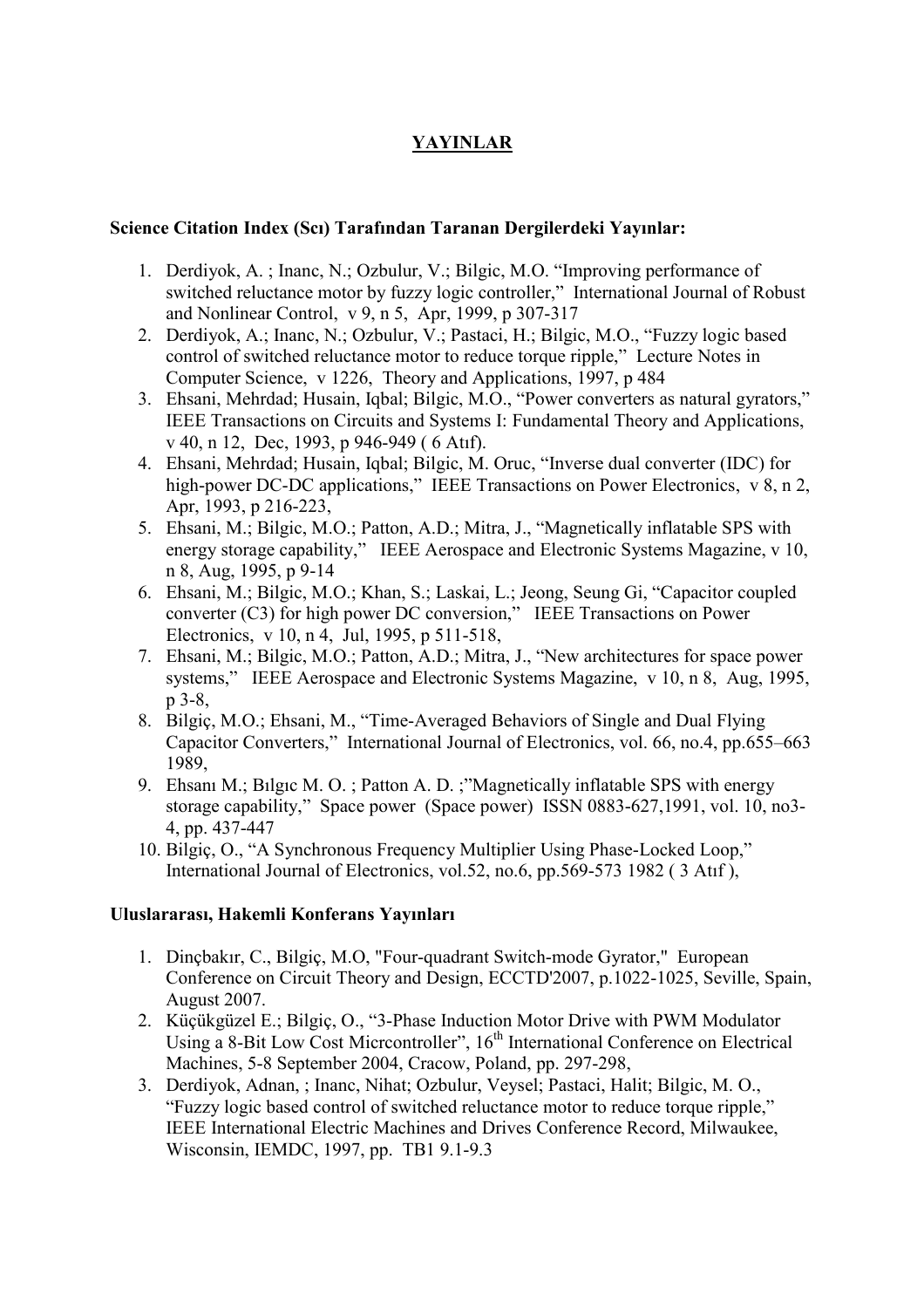- 4. Derdiyok A.; İnanç N.; Özbulur V.; Pastacı, H., Bilgiç M.O.;" Fuzzy Logic Based Control of Switched Reluctance Motor to Reduce Torque Ripple," International Conference, 5th Fuzzy Days Proceedings, Dortmunth, Germany, April 28-30, 1997
- 5. Ehsani, M.; Bilgic, O.; Patton, A. D.,"Magnetically inflatable SPS with energy storage capability, " SPS 91 - Power from space; Proceedings of the 2nd International Symposium, Gif-sur-Yvette, France, Aug. 27–30, 1991 (A92–40401 16-44). Paris, p. 248–252.
- 6. M. Ehsani, L. Laskai, and M. O. Bilgic, "Topological Variations of the Inverse Dual Converter for High Power DC-DC Applications," IEEE-IAS'90, Seattle, WA, October 1990, pp. 1262–1266.
- 7. M. O. Bilgic and M. Ehsani, "Analysis of Single Flying Capacitor Converter by the State-Space Averaging Technique," IEEE International Symposium on Circuits and Systems (ISCAS'88), Finland, pp. 1151–1154.
- 8. M. Ehsani, M. O. Bilgic, and A. D. Patton, "New Architectures for Space Power Systems," 41st Congress of the International Astronautical Federation, Dresden, GDR, October 1990.
- 9. M. Ehsani, I. Husain, and M. O. Bilgic, "Inverse Dual Converter (IDC) for HighPower DC-DC Applications," IEEE Power Electronics Specialists Conference, PESC'90, San Antonio, TX, June 1990, v 2, 1990, p 814–821
- 10. M. Ehsani, M. O. Bilgic, and S. Khan, "Capacitively Coupled Converter (C3) for HighPower DC-DC Conversion," IEEE-PESC'91, Cambridge, MA, June 1991, pp. 27-30.
- 11. Ehsani, M.; Bilgic, M.O.; Patton, A.D.; Mitra, J.,"Magnetically Inflatable SPS with Energy Storage Capability," Power from Space Second International Symposium, SPS'91, Paris, August 27-30 1991,
- 12. Bilgic, M.O.; Ozbulur, V.; Sabanovic, A. "Torque Ripple Minimization of a Switched Reluctance Motor," Applied Power Electronics Conference, APEC'95 Conference Proceedings, Dallas, pp. 406–411, March 5-9 1995,
- 13. V. Ozbulur, M.O. Bilgic, A. Sabanovic,"Torque Ripple Reduction of a Switched Reluctance Motor," Proceeding of International Power Electronics Conference , IPEC'95, Yokohama pp. 546 - 550, April 3–7 1995,
- 14. V. Ozbulur, M.O. Bilgic,"Simulation of a C-Dump Switched Reluctance Motor Drive," International Aegean Conference on Electrical Machines and Power Electronics, ACEMP'95, Kuşadası/ Turkey, pp. 338-343, June 5-7, 1995,
- 15. B. Arifoğlu, O. Bilgiç, "Resonant Mode Operation of the Inverse Dual Converter (IDC) for High -Power DC-DC Applications," International Conference on Electric Ship, ELECSHIP'98 Proceedings, pp. 104–108, İstanbul, September 1, 1998,
- 16. M. O. Bilgic and M. Ehsani, "Analysis of Inductor-Converter Bridge by Means of State-Space Averaging Technique," IEEE Power Electronics Specialists Conference (PESC'88), 1988, pp. 116–121.

### Ulusal Dergi Yayınları

1 Yazar, A; Bilgiç, M. O.; Demir C.; Erdallı Y., "Elektrikli Taşıt Araçları İçin Tasarım Kriterleri," Metal Makina, Sayı:62, ss. 57–60, Ocak,1995,

## Ulusal, Hakemli Konferans Yayınları

1. Coşkun, N., Yıldırım, T., Bilgiç, M O,"Köprü Tipi Doğrultucularda Çıkış Geriliminin Genelleştirilmiş Regresyon Ağları İle Belirlenmesi", Akıllı Sistemlerde Yenilikler ve